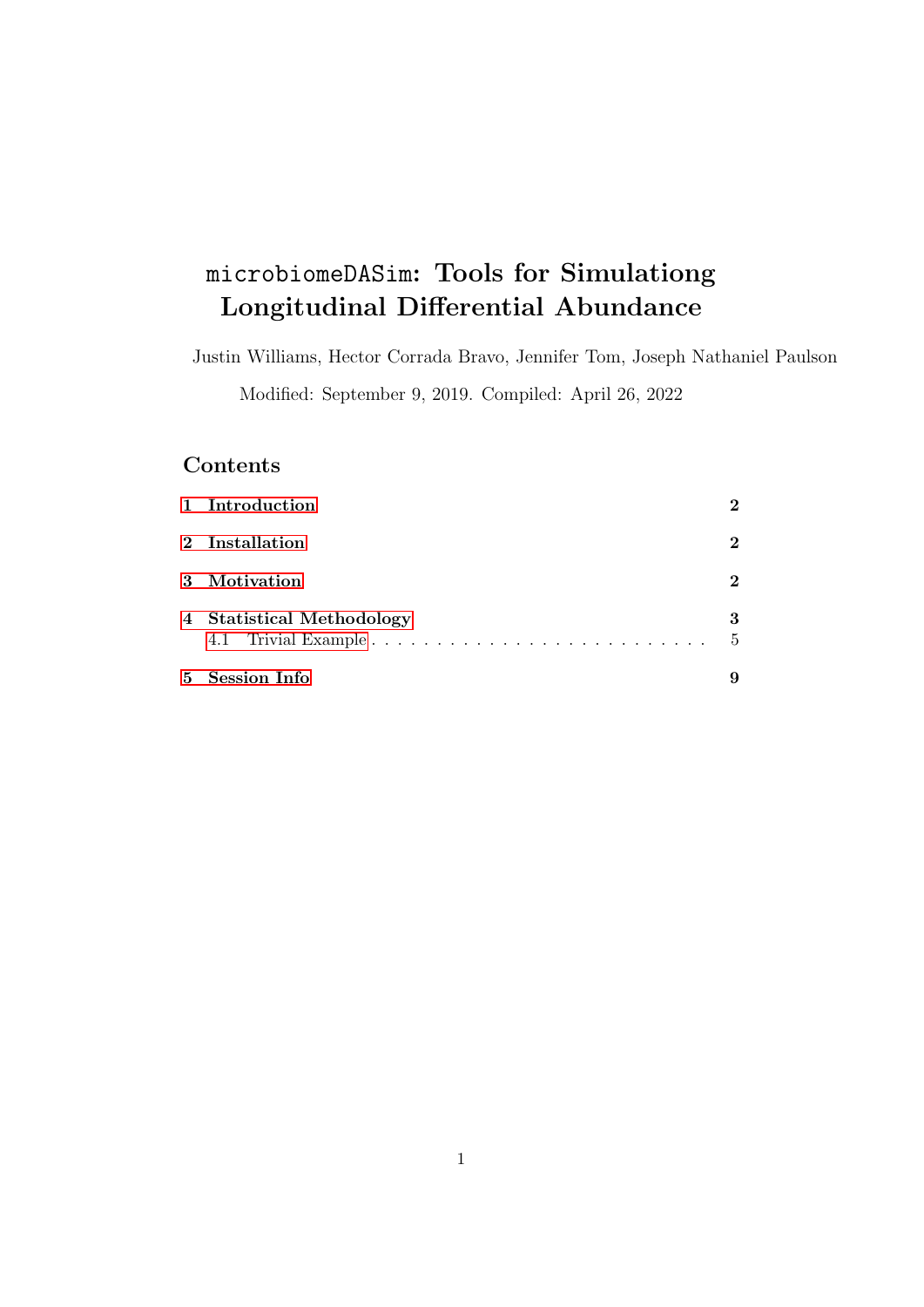#### <span id="page-1-0"></span>1 Introduction

With an increasing emphasis on understanding the dynamics of microbial communities in various settings, longitudinal sampling studies are underway. Whole metagenomic shotgun sequencing and marker-gene survey studies have unique technical artifacts that drive novel statistical methodological development for estimating time intervals of differential abundance. In designing a study and the frequency of collection prior to a study, one may wish to model the ability to detect an effect, e.g., there may be issues with respect to cost, ease of access, etc. Additionally, while every study is unique, it is possible that in certain scenarios one statistical framework may be more appropriate than another.

Here, we present a simulation paradigm in a R software package termed microbiomeDASim. This package allows investigators to simulate longitudinal differential abundance for single features, mvrnorm\_sim, or a community with multiple features, gen norm microbiome. The functions allow the user to specify a variety of known functional forms (e.g, linear, quadratic, oscillating, hockey stick) along with flexible parameters to control desired signal to noise ratio. Different longitudinal correlation structures are available including  $AR(1)$ , compound, and independent to account for expected within individual correlation. Comparing estimation methods or designing a potential longidutinal investigation for microbiome sequencing data using microbiomeDASim provides accurate and reproducible results.

### <span id="page-1-1"></span>2 Installation

To install microbiomeDASim from Bioconductor use the code below:

```
if (!requireNamespace("BiocManager", quietly = TRUE)) {
    install.packages("BiocManager")
}
BiocManager::install("microbiomeDASim")
```
#### <span id="page-1-2"></span>3 Motivation

In our analyses we want to try and simulate longitudinal differential abundance for microbiome normalized counts generated from 16S rRNA sequencing in order to compare different methodologies for estimating this differential abundance. Simulating microbiome data presents a variety of different challenges based both on biological and technical challenges.

These challenges include:

Non-negative restriction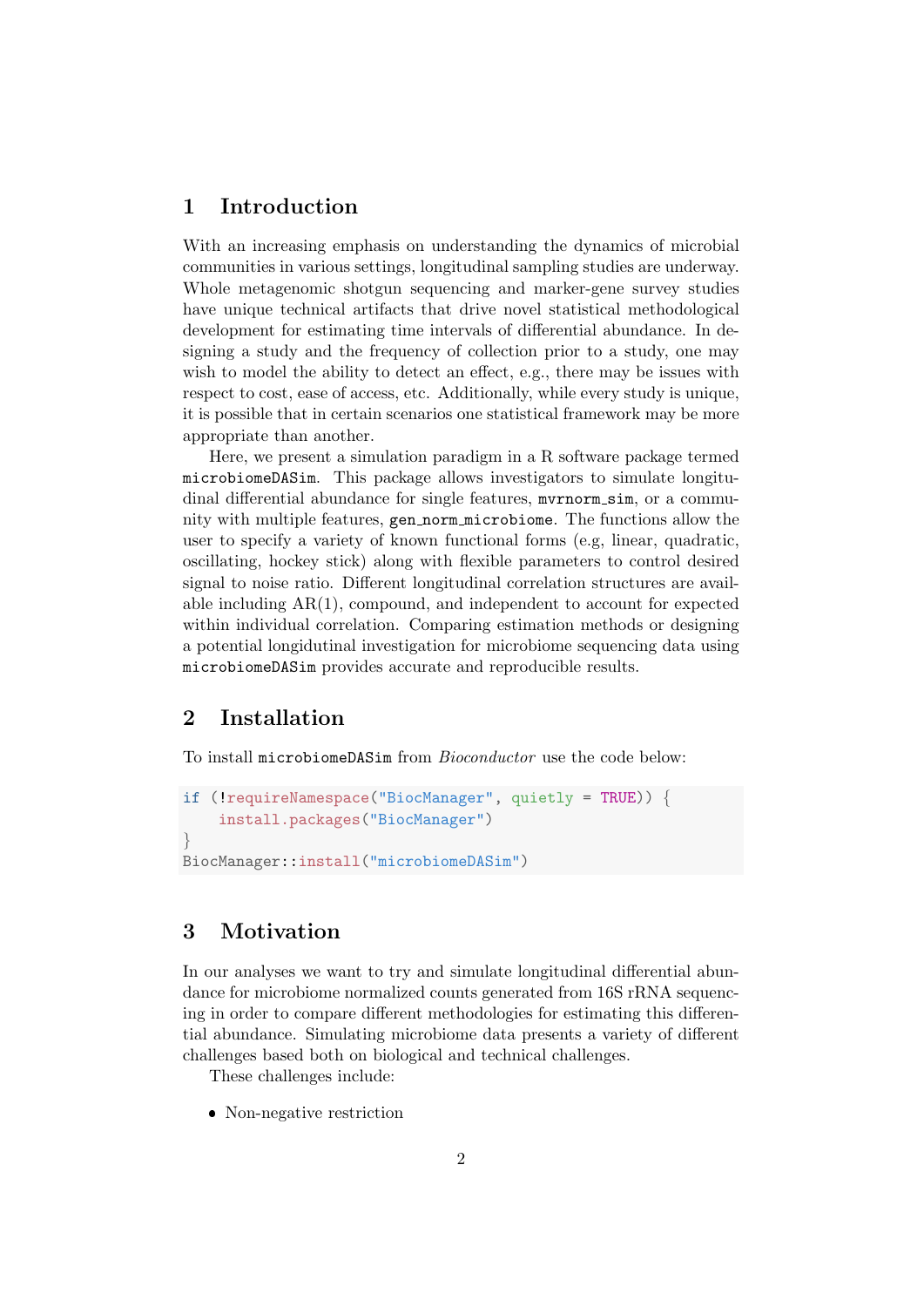- Presence of Missing Data/High Number of Zero Reads
- Low Number of Repeated Measurements
- Small Number of Subjects

For our initial simulation design, we are attempting to address many of these challanges by simulating data across a variety of different parameter scenarios where each element of the challenges listed above can be investigated. Since many of the methods when analyzing microbiome data involve normalization procedures and the central limit theory allows us to think about the normal distribution as an asymptotic ideal, we will treat the Multivariate Normal Distribution as our best case scenario for simulation purposes.

#### <span id="page-2-0"></span>4 Statistical Methodology

Assume that we have data generated from the following distribution,

$$
\mathbf{Y} \sim N(\mu, \boldsymbol{\Sigma})
$$

where

$$
\mathbf{Y} = \begin{pmatrix} \mathbf{Y}_{11}^T \\ \mathbf{Y}_{2}^T \\ \vdots \\ \mathbf{Y}_{n}^T \end{pmatrix} = \begin{pmatrix} Y_{11} \\ Y_{12} \\ \vdots \\ Y_{21} \\ \vdots \\ Y_{2q_2} \\ \vdots \\ Y_{nq_n} \end{pmatrix}
$$

with  $Y_{ij}$  representing the  $i<sup>th</sup>$  patient at the  $j<sup>th</sup>$  timepoint where each patient has  $q_i$  repeated measurements with  $i \in \{1, \ldots, n\}$  and  $j \in \{1, \ldots, q_i\}$ . We define the total number of observations as  $N = \sum_{i=1}^{n} q_i$ . Therefore in our original assumption defined above we can explicitly define the dimension of our objects as

$$
\mathbf{Y}_{N\times 1}\sim N_N(\mu_{N\times 1},\boldsymbol{\Sigma}_{N\times N})
$$

In our current simulations we choose to keep the number of repeated measurements constant, i.e.,  $q_i = q \forall i \in \{1, ..., n\}$ . This means that the total number of obseravtions simplifies to the expression  $N = qn$ . However, we will vary the value of  $q$  across the simulations to simulate data generated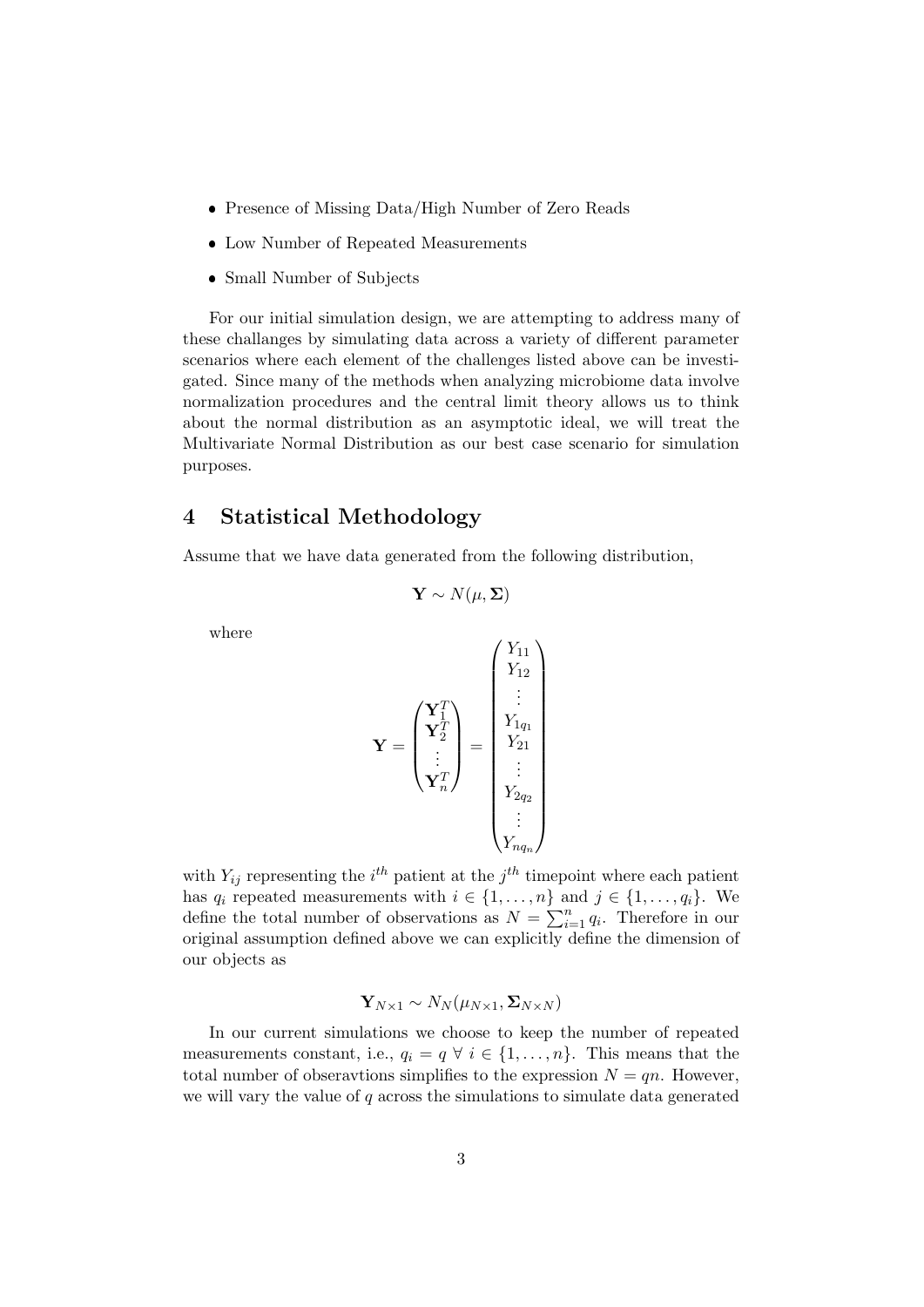from a study with a small  $(q = 3)$ , medium  $(q = 6)$ , or large  $(q = 12)$  number of repeated observations. Currently most studies with microbiome data collected fall closest to the small case, but there are a few publically available datasets that contain a large number of repeated observations for each individual. For simplicity in the remaining description of the methodology we will assume constant number of repeated observations.

Without loss of generality we can split the total patients  $(n)$  into two groups, control  $(n_0)$  vs  $(n_1)$ , with the first  $n_0$  patients representing the control patients and the remaining  $n-n_0$  representing the treatment. Partitioning our observations in this way allows us to also partition the mean vector as  $\mu = (\mu_0, \mu_1)$ . In our current simulation shown below we assume that the mean for the control group is constant  $\mu_0 \mathbf{1}_{n_0 \times 1}$ , but we allow our mean vector for the treatment group to vary depending on time  $\mu_{1ij}(t) = \mu_0 + f(t_i)$  for  $i = 1, \ldots, n_1$  and  $j = 1, \ldots, q$ . In our simulation we will choose a parametric form for the function  $f(t_i)$  primarly from the polynomial family where

$$
f(t_j) = \beta_0 + \beta_1 t_j + \beta_2 t_j^2 + \dots + \beta_p t_j^p
$$

for a p dimensional polynomial. For instance, to define a linear polynomial we would have

$$
f(t_j) = \beta_0 + \beta_1 t_j
$$

where  $\beta_1 > 0$  for an increasing linear trend and  $\beta_1 < 0$  for a decreasing linear trend. For a list of available functional forms currently implemented and the expected form of the input see documentation for 'microbiomeDASim::mean\_trend'.

For the covariance matrix, we want to encode our longitudinal dependencies so that observations within an individual are correlated, i.e.,  $Cor(Y_{ij}, Y_{ij'}) \neq$ 0, but that observations between individuals are independent, i.e.,  $Cor(Y_{ij}, Y_{i'j}) =$  $0 \forall i \neq i'$  and j. To accomplish this we define the matrix  $\Sigma_{N \times N}$  as  $\Sigma =$ bdiag( $\Sigma_1, \ldots, \Sigma_n$ ), where each  $\Sigma_i$  is a  $q \times q$  matrix a specific longitudinal structure.

For instance if we want to specify an autoregressive correlation structure for individual  $i$  we could define their covariance matrix as

$$
\Sigma_{i} = \sigma^{2} \begin{bmatrix} 1 & \rho & \rho^{2} & \cdots & \rho^{|1-q|} \\ \rho & 1 & \rho & \cdots & \rho^{|2-q|} \\ \rho^{2} & \rho & 1 & \cdots & \\ \vdots & & & \ddots & \vdots \\ \rho^{|q-1|} & \rho^{|q-2|} & \cdots & \cdots & 1 \end{bmatrix}
$$

In this case we are using the first order autoregressive definition and therefore will refer to this as "ar1".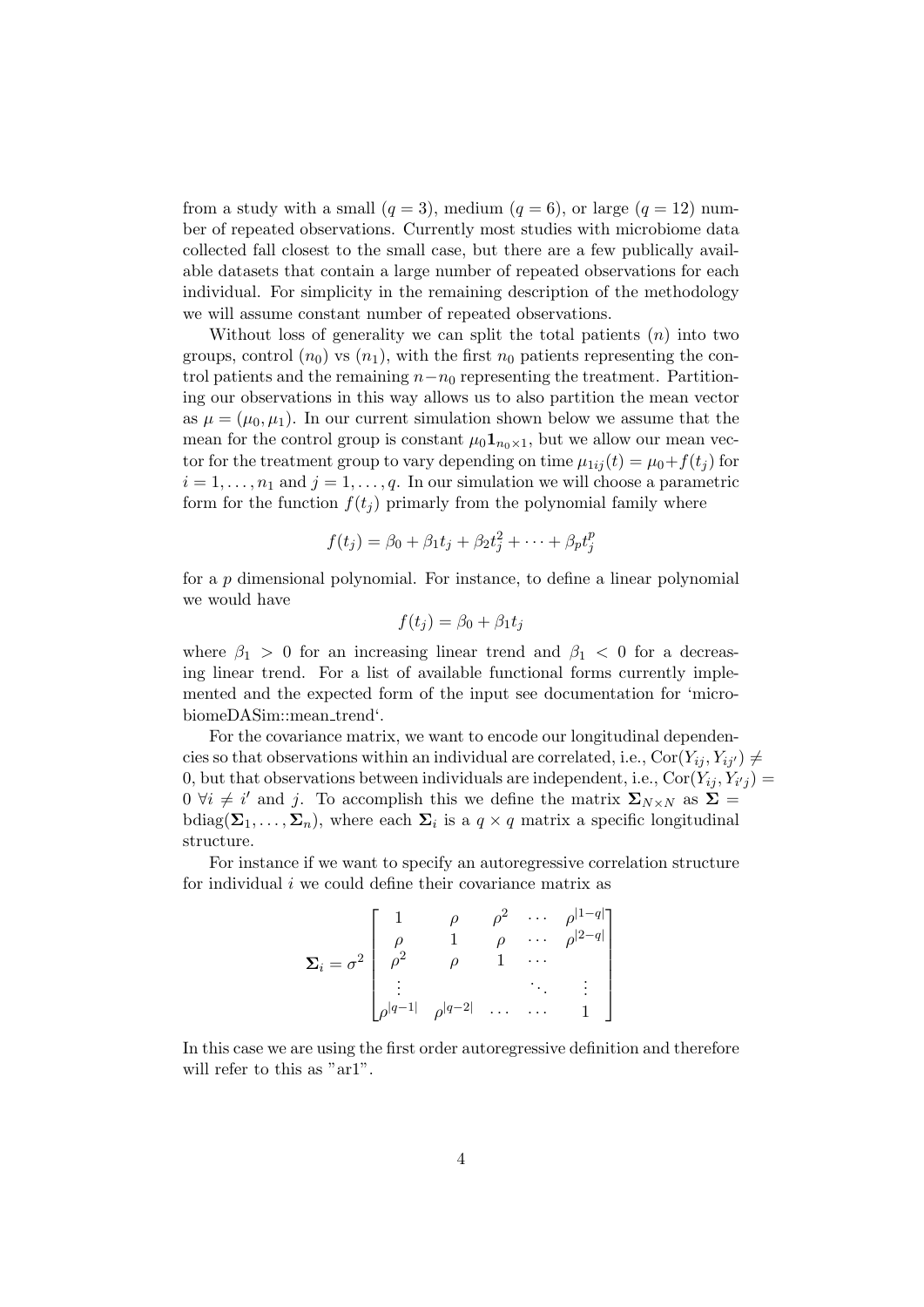Alternatively, for the compound correlation structure for an individual  $i'$  we could define the covariance matrix as

$$
\mathbf{\Sigma}_{i'} = \sigma^2 \begin{bmatrix} 1 & \rho & \rho & \cdots & \rho \\ \rho & 1 & \rho & \cdots & \rho \\ \rho & \rho & 1 & \cdots & \\ \vdots & & & \ddots & \vdots \\ \rho & \rho & \cdots & \cdots & 1 \end{bmatrix}
$$

Finally, the independent correlation structure for an individual  $i''$  would be defined as  $\overline{a}$ 

$$
\mathbf{\Sigma}_{i''} = \sigma^2 \begin{bmatrix} 1 & 0 & 0 & \cdots & 0 \\ 0 & 1 & 0 & \cdots & 0 \\ 0 & 0 & 1 & \cdots & \\ \vdots & & & \ddots & \vdots \\ 0 & 0 & \cdots & \cdots & 1 \end{bmatrix}
$$

#### <span id="page-4-0"></span>4.1 Trivial Example

We can construct a trivial example where  $n = 2$  ( $n_0 = 1$  and  $n_1 = 1$ ) and  $q = 2$ , an ar1 correlation structure where  $\rho = 0.8$ ,  $\sigma = 1$ , a linear functional form with  $\beta = (0, 1)^T$ , control mean is constant at  $\mu_0 = 2$  and  $t = (1, 2)$ .

$$
Y \sim N_4 \left( \begin{pmatrix} \mu_0 \\ \mu_0 \\ \mu_0 + \beta_0 + \beta_1 \times t_1 \\ \mu_0 + \beta_0 + \beta_1 \times t_2 \end{pmatrix}, \sigma^2 \begin{pmatrix} 1 & \rho & 0 & 0 \\ \rho & 1 & 0 & 0 \\ 0 & 0 & 1 & \rho \\ 0 & 0 & \rho & 1 \end{pmatrix} \right) = N_4 \left( \begin{pmatrix} 2 \\ 2 \\ 3 \\ 4 \end{pmatrix}, \begin{pmatrix} 1 & 0.8 & 0 & 0 \\ 0.8 & 1 & 0 & 0 \\ 0 & 0 & 1 & 0.8 \\ 0 & 0 & 0.8 & 1 \end{pmatrix} \right)
$$

Next, we can now look at sample data generated for our trivial example,

require(microbiomeDASim)

#### ## Loading required package: microbiomeDASim

```
triv_ex <- mvrnorm_sim(n_control=10, n_treat=10, control_mean=2,
                        sigma=1, num_timepoints=2, t_interval=c(1, 2), rho=0.8,
                        corr_str="ar1", func_form="linear",
                        beta=c(1, 2), missing_pct=0,
                        missing_per_subject=0, dis_plot=TRUE)
```

```
# 'geom_smooth()' using formula 'y " x'
```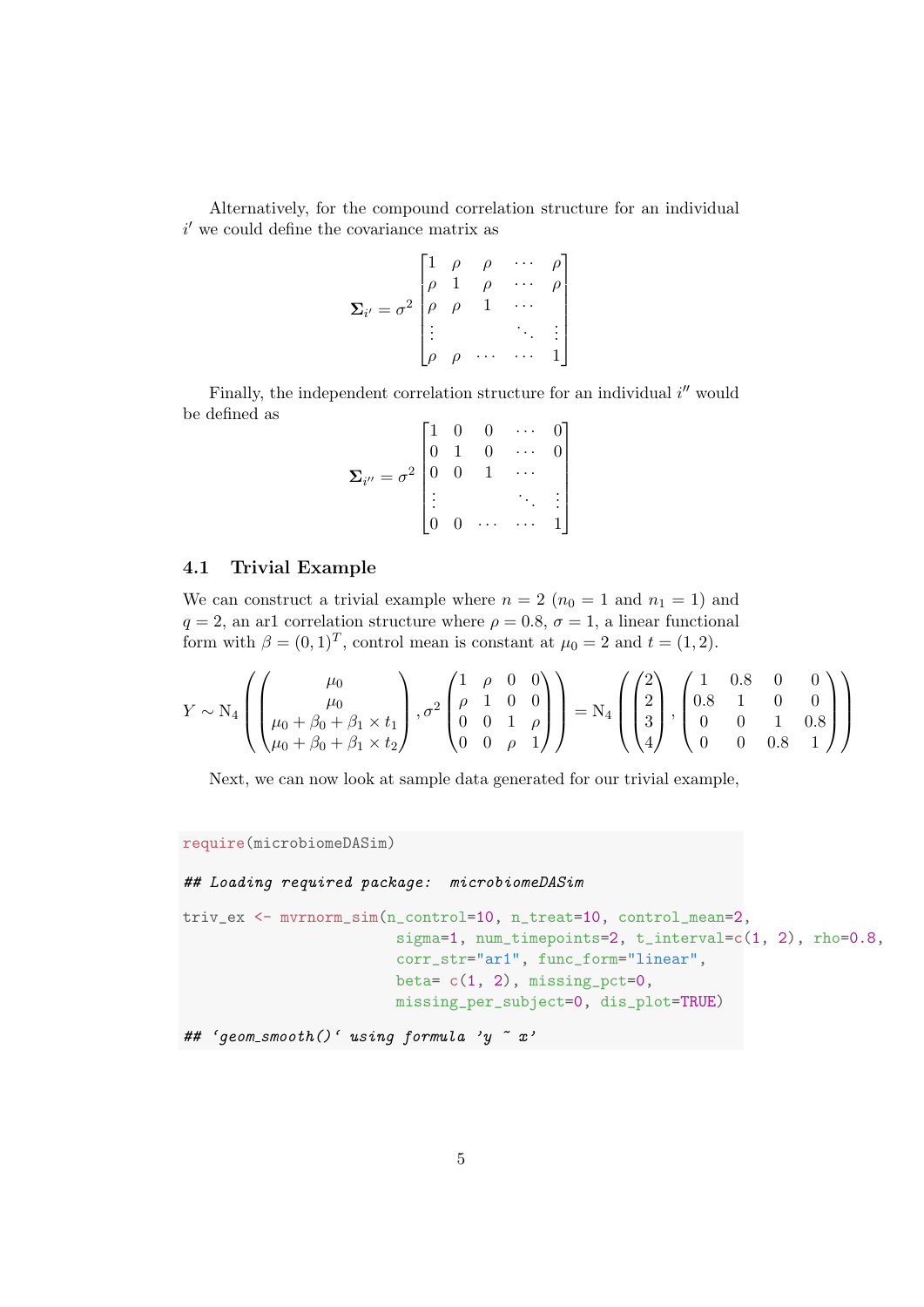

```
head(triv_ex$df)
```

|                                                   |  | $\#$ $+$                                          |  | Y ID time | group Y_obs         |  |  |  |
|---------------------------------------------------|--|---------------------------------------------------|--|-----------|---------------------|--|--|--|
|                                                   |  | ## 1 1.579185 1                                   |  |           | 1 Control 1.579185  |  |  |  |
|                                                   |  | ## 2 1.068010 1                                   |  |           | 2 Control 1.068010  |  |  |  |
|                                                   |  | ## 3 2.583020 2                                   |  |           | 1 Control 2.583020  |  |  |  |
|                                                   |  | ## 4 2.608597 2                                   |  |           | 2 Control 2.608597  |  |  |  |
|                                                   |  | ## 5 2.158915 3                                   |  |           | 1 Control 2.158915  |  |  |  |
|                                                   |  | ## 6 2.297704 3                                   |  |           | 2. Control 2.297704 |  |  |  |
| triv_ex\$Sigma[seq_len(2), seq_len(2)]            |  |                                                   |  |           |                     |  |  |  |
| ## 2 x 2 sparse Matrix of class "dgCMatrix"<br>## |  |                                                   |  |           |                     |  |  |  |
|                                                   |  | ## $\begin{bmatrix} 1 \\ 1 \end{bmatrix}$ 1.0 0.8 |  |           |                     |  |  |  |
|                                                   |  | ## $[2,]$ 0.8 1.0                                 |  |           |                     |  |  |  |

Note that there are a variety of flexible choices for the the functional form of the trend:

- Linear
- Quadratic
- $\bullet$  Cubic
- M/W (Oscillating Trends)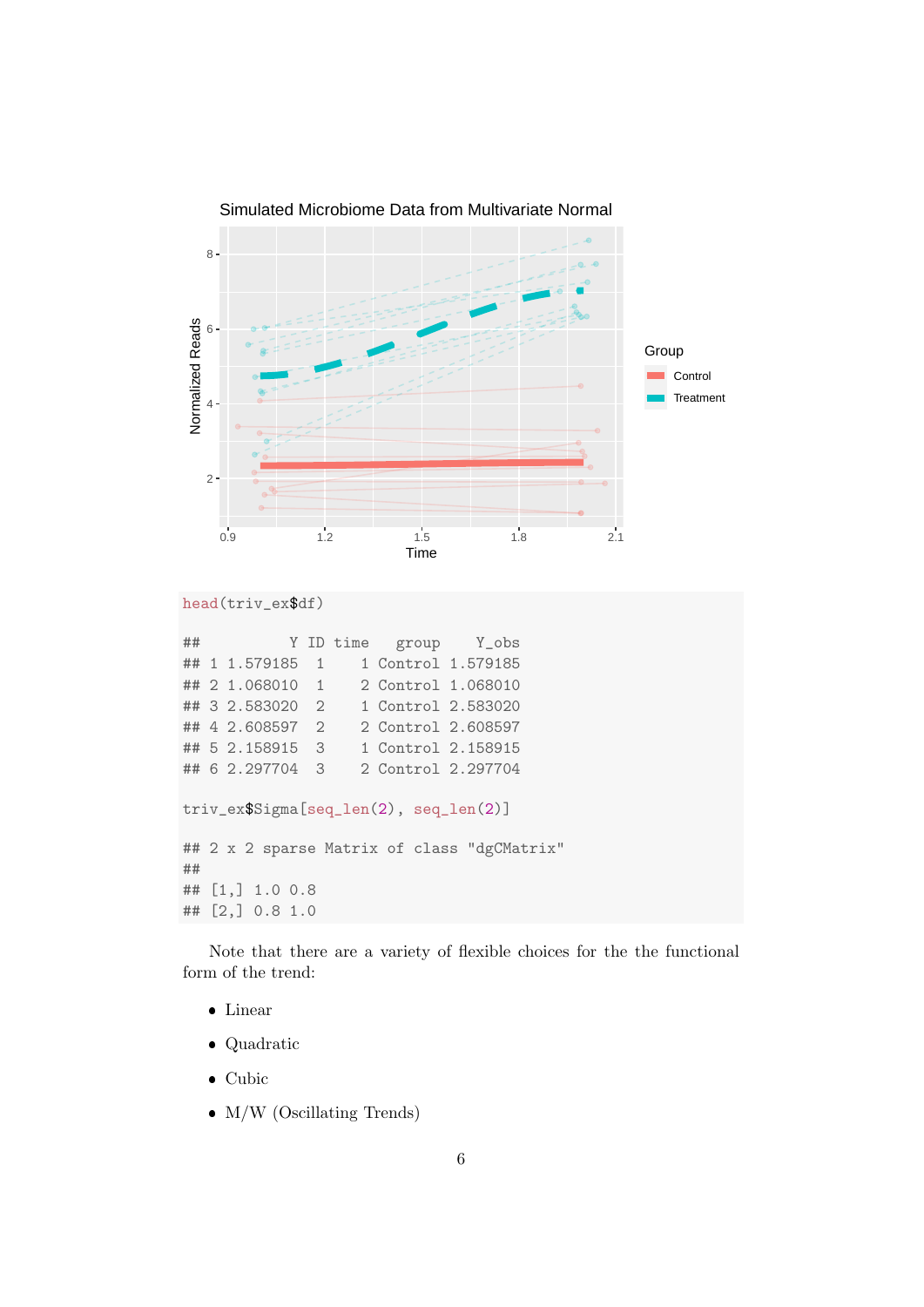• L\_up/L\_down (Hockey Stick Trends)

Below we show an example using a Hockey Stick trend where we graph the true functional form, and then simulate data with this trend.

```
true_mean <- mean_trend(timepoints=1:10, form="L_up", beta=0.5, IP=5,
                            plot_trend=TRUE)
```


hockey\_sim <- mvrnorm\_sim(n\_control=10, n\_treat=10, control\_mean=2, sigma=1, num\_timepoints=10, t\_interval=c(0, 9), rho=0.8, corr\_str="ar1", func\_form="L\_up", beta= 0.5, IP=5, missing\_pct=0, missing\_per\_subject=0, dis\_plot=TRUE, asynch\_time=TRUE)

## 'geom\_smooth()' using formula 'y  $x$  "x'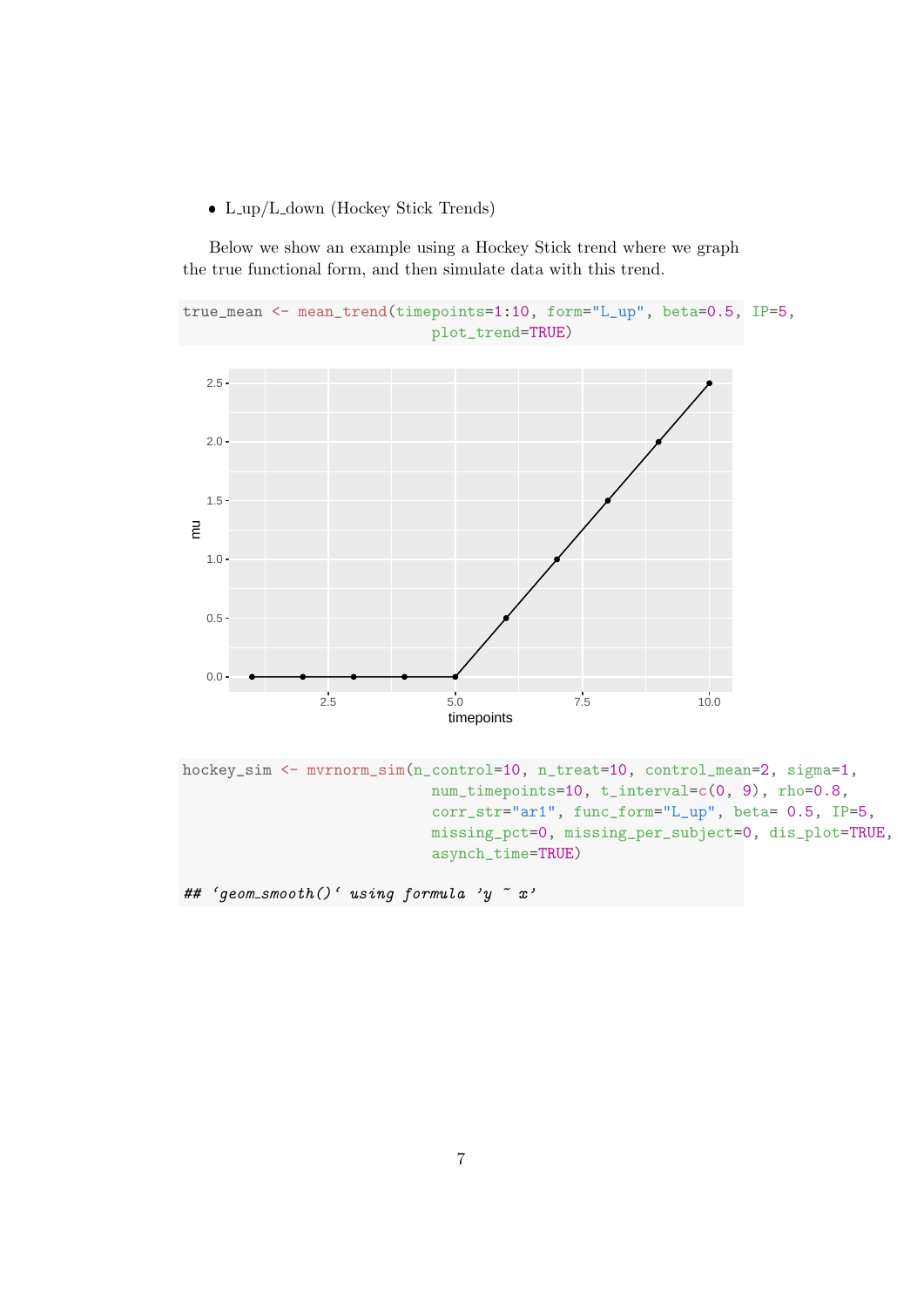

The murnorm sim method generates a single feature with a specified longitudinal differential abundance pattern. However, we may want to simulate a microboime environment with multiple features where certain features have differential abundance while others do not.

To address this we can use the function gen microbiome, which specifies thenumber of features and the number of differentiall abundant features. All features selected to have differential abundance will have the same type of functional form.

```
bug_gen <- gen_norm_microbiome(features=6, diff_abun_features=3, n_control=30,
                              n_treat=20, control_mean=2, sigma=2,
                              num_timepoints=4, t_interval=c(0, 3),
                              rho=0.9, corr_str="compound",
                              func_form="M", beta=c(4, 3), IP=c(2, 3.3, 6),
                              missing_pct=0.2, missing_per_subject=2,
                              miss_val=0)
## Simulating Diff Bugs
## Simulating No-Diff Bugs
head(bug_gen$bug_feat)
## ID time group Sample_ID
## Sample_1 1 0 Control Sample_1
## Sample_2 1 1 Control Sample_2
## Sample_3 1 2 Control Sample_3
## Sample_4 1 3 Control Sample_4
```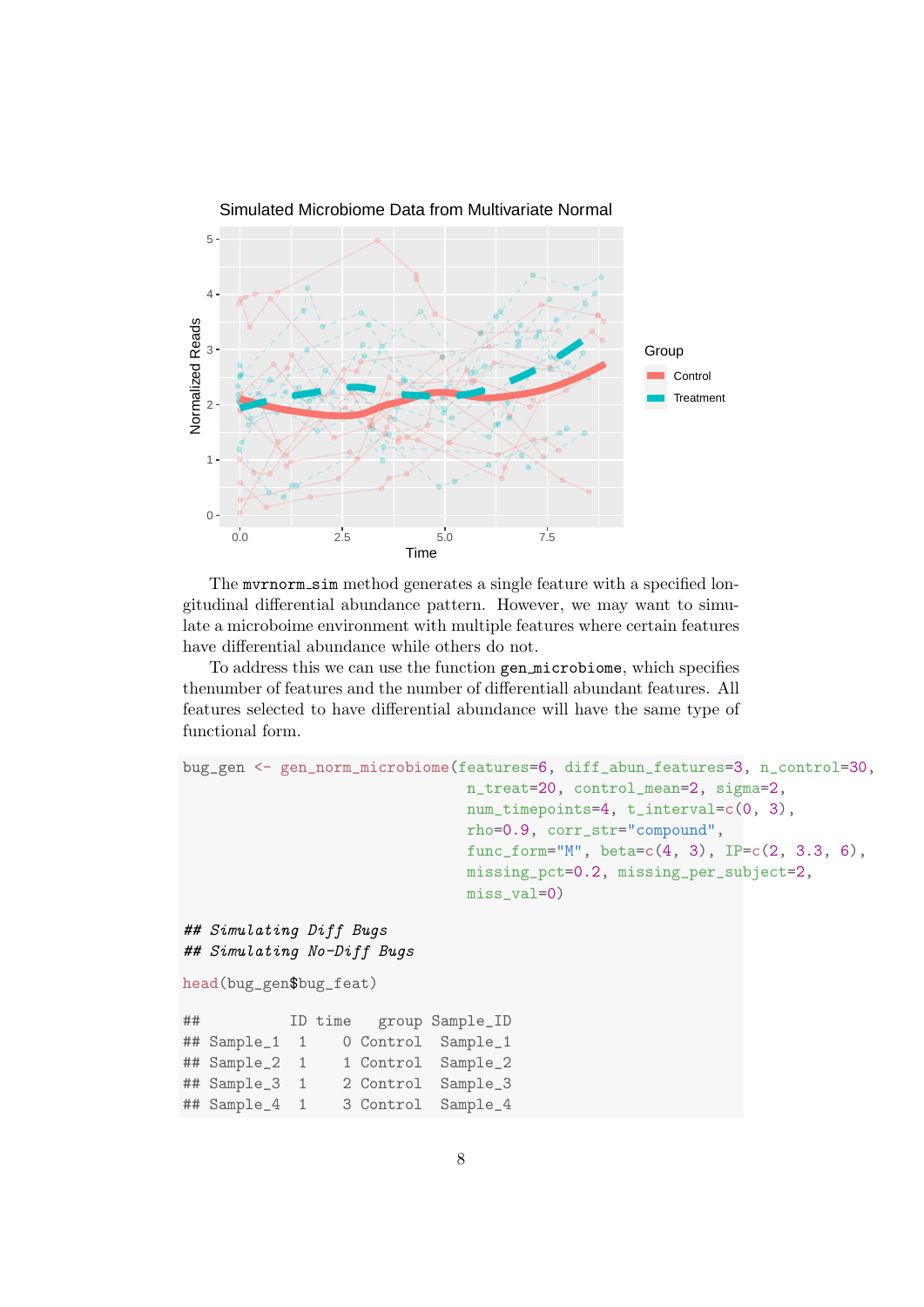```
## Sample_5 2 0 Control Sample_5
## Sample_6 2 1 Control Sample_6
bug_gen$Y[, 1:5]
## Sample_1 Sample_2 Sample_3 Sample_4 Sample_5
## Diff_Bug1 5.533658 3.498786 3.763739 4.888848 0.000000
## Diff_Bug2 2.756040 1.671810 1.522880 2.736429 4.168514
## Diff_Bug3 4.151839 3.781357 3.947629 4.648906 3.471688
## NoDiffBug_1 0.000000 0.000000 0.000000 0.000000 2.875169
## NoDiffBug_2 2.701017 2.371607 2.751392 2.082404 1.739422
## NoDiffBug_3 2.387356 4.513886 3.320143 3.084506 3.692888
names(bug_gen)
## [1] "Y" "bug_feat"
```
Note that we now have two objects returned in this function.

- Y is our observed feature matrix with rows representing features and columns indicating our repeated samples
- bug feat identifies the subject ID, time, group (Control vs. Treatment) and corresponding Sample ID from the columns of Y.

#### <span id="page-8-0"></span>5 Session Info

```
sessionInfo()
```

```
## R version 4.2.0 RC (2022-04-21 r82226)
## Platform: x86_64-pc-linux-gnu (64-bit)
## Running under: Ubuntu 20.04.4 LTS
##
## Matrix products: default
## BLAS: /home/biocbuild/bbs-3.16-bioc/R/lib/libRblas.so
## LAPACK: /home/biocbuild/bbs-3.16-bioc/R/lib/libRlapack.so
##
## locale:
## [1] LC_CTYPE=en_US.UTF-8 LC_NUMERIC=C
## [3] LC_TIME=en_GB LC_COLLATE=C
## [5] LC_MONETARY=en_US.UTF-8 LC_MESSAGES=en_US.UTF-8
## [7] LC_PAPER=en_US.UTF-8 LC_NAME=C
## [9] LC_ADDRESS=C LC_TELEPHONE=C
```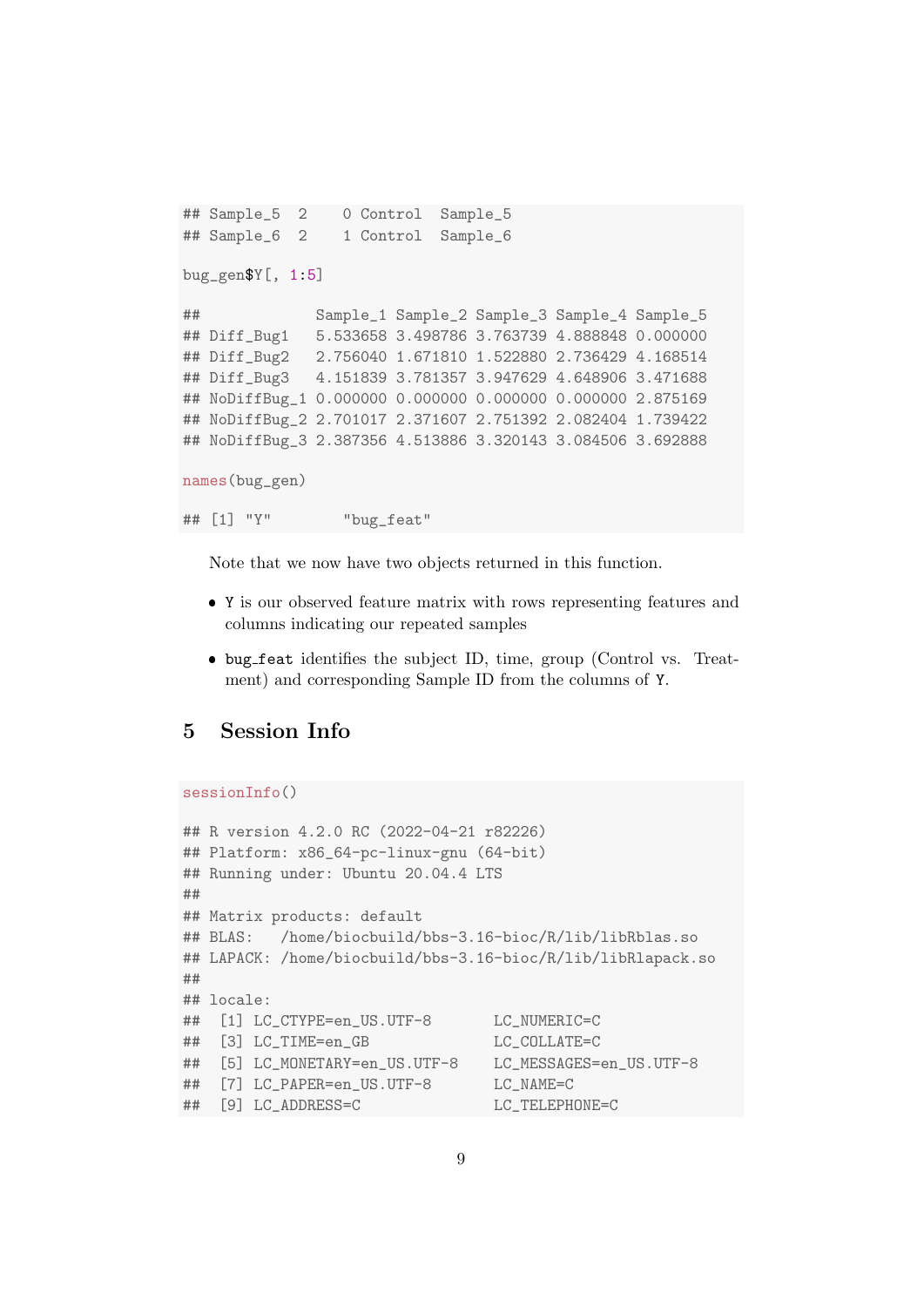```
## [11] LC_MEASUREMENT=en_US.UTF-8 LC_IDENTIFICATION=C
##
## attached base packages:
## [1] stats graphics grDevices utils datasets methods
## [7] base
##
## other attached packages:
## [1] microbiomeDASim_1.11.0 knitr_1.38
##
## loaded via a namespace (and not attached):
## [1] Biobase_2.57.0 Wrench_1.15.0
## [3] jsonlite_1.8.0 splines_4.2.0
## [5] foreach_1.5.2 gtools_3.9.2
## [7] assertthat_0.2.1 highr_0.9
## [9] stats4_4.2.0 phyloseq_1.41.0
## [11] GenomeInfoDbData_1.2.8 tmvtnorm_1.5
## [13] pillar_1.7.0 lattice_0.20-45
## [15] glue_1.6.2 limma_3.53.0
## [17] digest_0.6.29 RColorBrewer_1.1-3
## [19] XVector_0.37.0 sandwich_3.0-1
## [21] colorspace_2.0-3 Matrix_1.4-1
## [23] plyr_1.8.7 pkgconfig_2.0.3
## [25] zlibbioc_1.43.0 purrr_0.3.4
## [27] mvtnorm_1.1-3 scales_1.2.0
## [29] gmm_1.6-6 tibble_3.1.6
## [31] mgcv_1.8-40 farver_2.1.0
## [33] generics_0.1.2 IRanges_2.31.0
## [35] ggplot2_3.3.5 ellipsis_0.3.2
## [37] pbapply_1.5-0 BiocGenerics_0.43.0
## [39] cli_3.3.0 survival_3.3-1
## [41] magrittr_2.0.3 crayon_1.5.1
## [43] evaluate_0.15 fansi_1.0.3
## [45] nlme_3.1-157 MASS_7.3-57
## [47] gplots_3.1.3 vegan_2.6-2
## [49] tools_4.2.0 data.table_1.14.2
## [51] formatR_1.12 lifecycle_1.0.1
## [53] matrixStats_0.62.0 stringr_1.4.0
## [55] Rhdf5lib_1.19.0 S4Vectors_0.35.0
## [57] munsell_0.5.0 glmnet_4.1-4
## [59] locfit_1.5-9.5 cluster_2.1.3
## [61] Biostrings_2.65.0 ade4_1.7-19
## [63] compiler_4.2.0 GenomeInfoDb_1.33.0
## [65] caTools_1.18.2 rlang_1.0.2
```